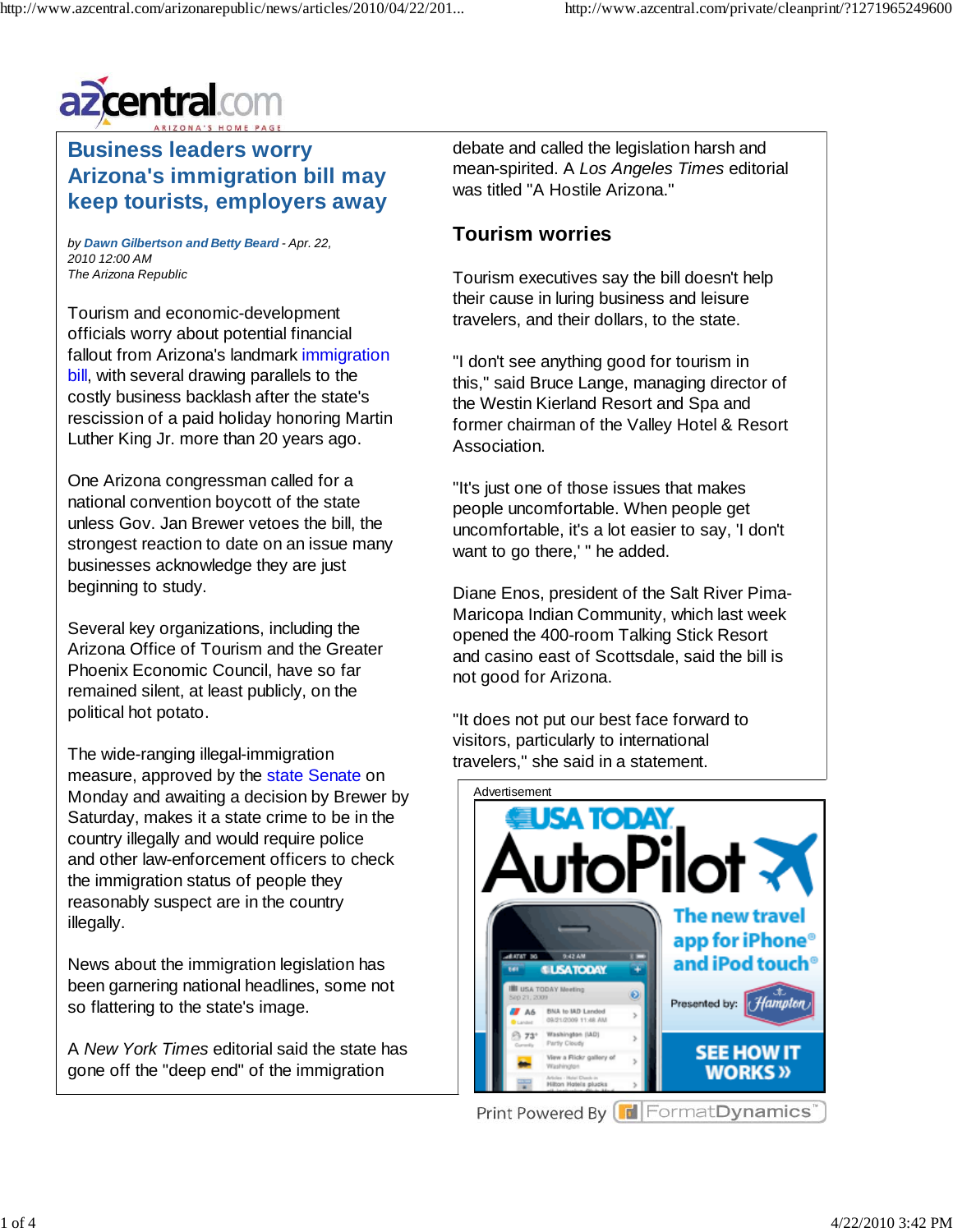

Tourism is big business in Arizona, with visitors spending \$18.5 billion and directly supporting 167,000 jobs in 2008, the most recent year for which statistics were available. Of the 37.4 million overnight visitors that year, 3.8 million came from Mexico, the largest source of international visitors, according to the Arizona Office of Tourism.

Lange said the Westin Kierland has not fielded any questions about the immigration measure. But others have received calls, according to Laura McMurchie, spokeswoman for the Scottsdale Convention and Visitors Bureau.

## **Economic concerns**

Beyond the potential effects on tourism, there is some concern businesses might steer clear of Arizona or move. Others say the effects of the bill would be nonexistent on economic development.

Jack Boyd, a Princeton, N.J., consultant who helps companies look for sites for their operations and offices, said the antiimmigration bill could tip businesses away from locating in Arizona. He said Senate Bill 1070 is "definitely on the minds of our clients."

Those that are particularly sensitive to the issue are food processors and manufacturing companies that often hire Hispanic employees and don't want to stress over checking their citizenship papers and facing the prospects of penalties, Boyd said.

"There is concern among manufacturers, especially food processors, that this (passage of the law) could lead to some plant closings."

The immigration legislation, when coupled with the 2008 employer-sanctions law that makes it illegal to knowingly hire undocumented workers, could be a "game changer" and tip companies away from the state, he said.

"Arizona has enough challenges right now. I don't project this to be a decision driver one way or other, but clearly it's a negative," Boyd said.

The Arizona Hispanic Chamber of Commerce, which has asked Brewer to veto the bill, believes the law could discourage economic development, especially in conjunction with the employer-sanctions law.

The chamber has almost 400 business members and almost 30 large corporate sponsors.

The chamber is concerned that the bill makes Arizona look like it's not a good place to live or work, as if Arizonans are under siege from undocumented immigrants, spokesman James Garcia said.

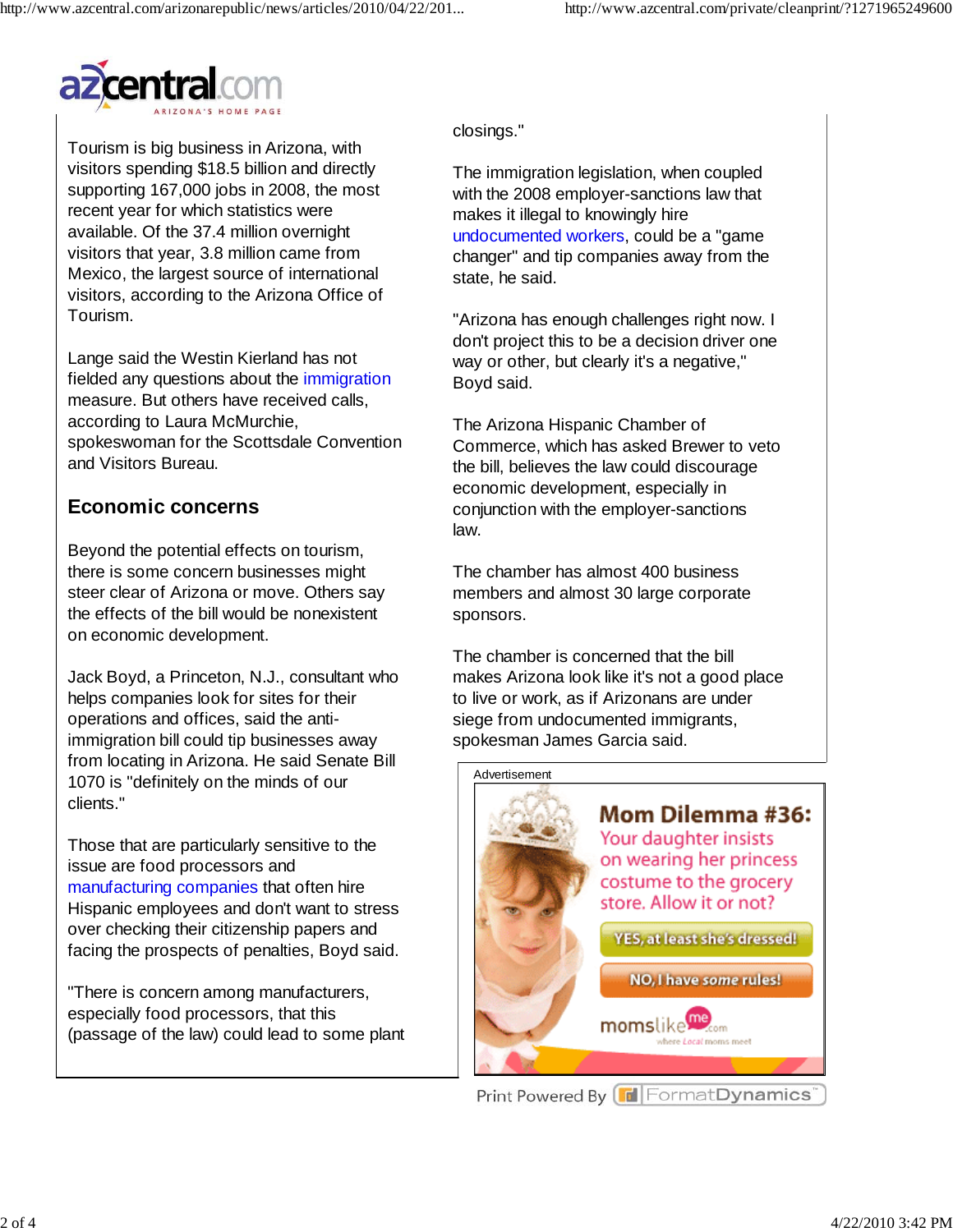

The Arizona Chamber of Commerce and Industry is neutral on the measure because it and other business groups worked with legislators to make sure it would not be overly burdensome, spokesman Garrick Taylor said.

Some of the changes it got knocked out had to do with law-enforcement subpoena power, requirements that businesses have to maintain certain records and language regarding entrapment. The final result, Taylor said, is a bill "that is not overly harmful to job creation and wouldn't create new bureaucratic hurdles for businesses."

# **Boycott talk**

U.S. Rep Raul Grijalva, a Democrat who represents southern Arizona's Congressional District 7, on Tuesday called for a convention boycott of his own state. In a statement, he said the National Football League's pulling of the Super Bowl after the state refused to recognize Martin Luther King Jr. day was effective in changing the state's policy.

That uproar began in 1987, when then-Gov. Evan Mecham rescinded former Gov. Bruce Babbitt's order creating a paid state holiday for the slain civil-rights leader.

Mecham said it was created illegally and called for a voter referendum. Within a few months, nearly \$1 million in convention business was lost. The figure was up to \$4.6 million a couple of months later, including the cancellation of three large conventions.

Voters failed to pass a state holiday in 1990, resulting in more headlines and cancellations. In 1991, the NFL pulled the

1993 Super Bowl from metropolitan Phoenix.

Gene Blue, the chairman of the Arizona Martin Luther King Jr. Celebration Committee, said at the time, "I don't know if 'embarrassing' is descriptive enough for this controversy. You can't travel anywhere in the country or even overseas without finding people who are aware of Arizona but for the wrong reasons."

Voters approved the paid holiday in 1992, and Tempe was awarded the 1996 Super Bowl.

Tourism officials estimated Phoenix alone lost almost 170 conventions and an estimated \$300 million in benefits from the controversy.

On the convention front, Phoenix is a finalist for the Republican National Convention and is preparing a bid for the 2012 Democratic National Convention. The city is also scheduled to host the Major League Baseball All-Star Game in 2011.

"This bill will be rejected by the courts, and in the meantime, Arizonans will be subjected to unnecessary indignity at the hands of a